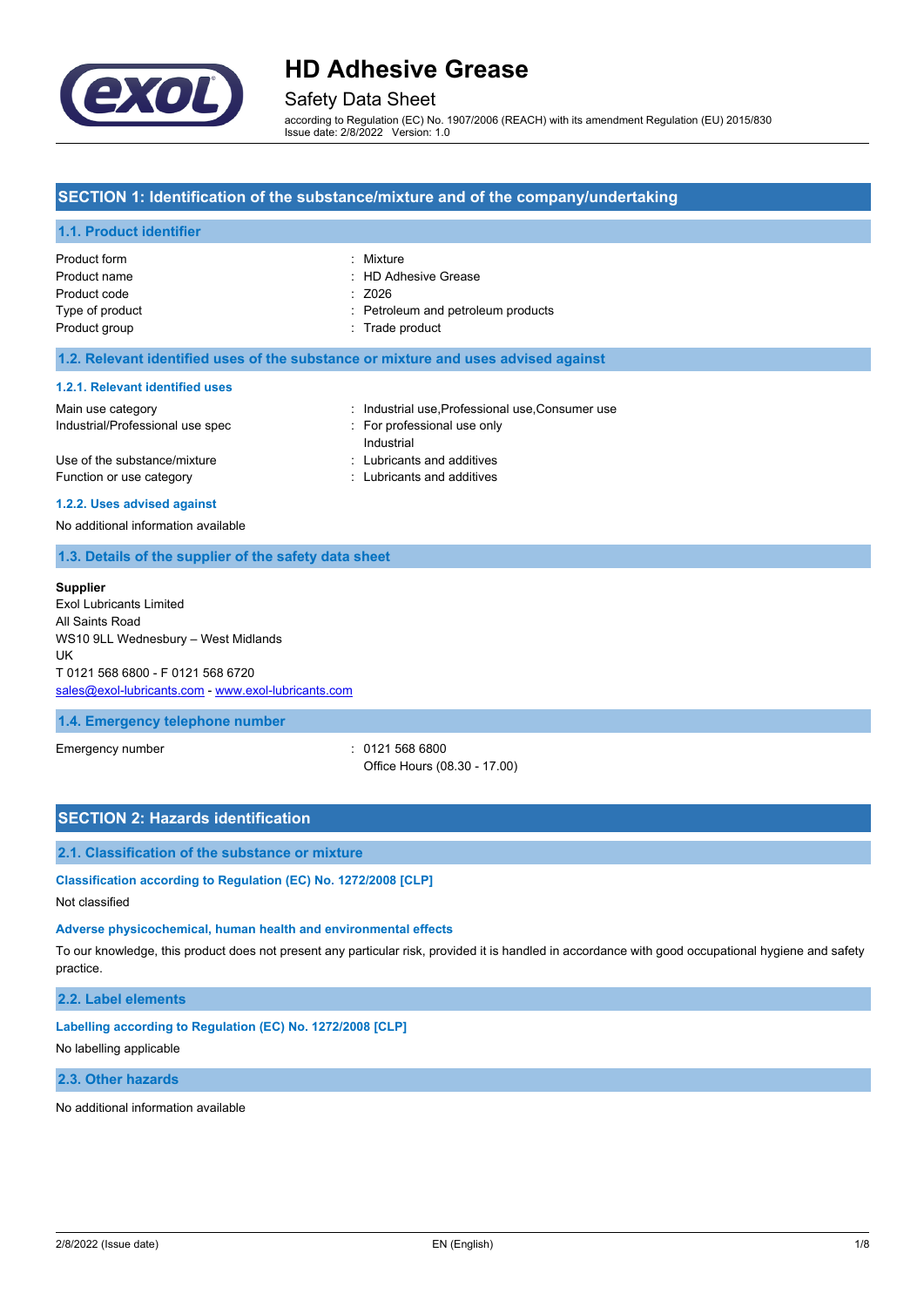# Safety Data Sheet

according to Regulation (EC) No. 1907/2006 (REACH) with its amendment Regulation (EU) 2015/830

# **SECTION 3: Composition/information on ingredients**

## **3.1. Substances**

## Not applicable

## **3.2. Mixtures**

| <b>Name</b>                                                                               | <b>Product identifier</b>                                                   | $\frac{9}{6}$  | <b>Classification according to</b><br>Regulation (EC) No. 1272/2008<br><b>ICLP1</b> |
|-------------------------------------------------------------------------------------------|-----------------------------------------------------------------------------|----------------|-------------------------------------------------------------------------------------|
| Phosphorodithioic acid, O,O-bis(2-ethylhexyl and iso-<br>Bu and iso-Pr)esters, zinc salts | CAS-No.: 85940-28-9<br>EC-No.: 288-917-4<br>REACH-no: 01-2119521201-<br>-61 | $\geq 1 - 5.5$ | Skin Irrit. 2, H315<br>Eye Irrit. 2, H319<br>Aquatic Chronic 2, H411                |

Full text of H- and EUH-statements: see section 16

| <b>SECTION 4: First aid measures</b>                                                                                                                       |                                                                                                                                                                                                             |  |
|------------------------------------------------------------------------------------------------------------------------------------------------------------|-------------------------------------------------------------------------------------------------------------------------------------------------------------------------------------------------------------|--|
| 4.1. Description of first aid measures                                                                                                                     |                                                                                                                                                                                                             |  |
| First-aid measures after inhalation<br>First-aid measures after skin contact<br>First-aid measures after eye contact<br>First-aid measures after ingestion | : Remove person to fresh air and keep comfortable for breathing.<br>: Wash skin with plenty of water.<br>: Rinse eyes with water as a precaution.<br>: Call a poison center or a doctor if you feel unwell. |  |
| 4.2. Most important symptoms and effects, both acute and delayed                                                                                           |                                                                                                                                                                                                             |  |
| No additional information available                                                                                                                        |                                                                                                                                                                                                             |  |

**4.3. Indication of any immediate medical attention and special treatment needed**

Treat symptomatically.

| <b>SECTION 5: Firefighting measures</b>                    |                                                                                                                                             |  |  |
|------------------------------------------------------------|---------------------------------------------------------------------------------------------------------------------------------------------|--|--|
| 5.1. Extinguishing media                                   |                                                                                                                                             |  |  |
| Suitable extinguishing media                               | : Water spray. Dry powder. Foam. Carbon dioxide.                                                                                            |  |  |
| 5.2. Special hazards arising from the substance or mixture |                                                                                                                                             |  |  |
| Hazardous decomposition products in case of fire           | : Toxic fumes may be released.                                                                                                              |  |  |
| 5.3. Advice for firefighters                               |                                                                                                                                             |  |  |
| Protection during firefighting                             | : Do not attempt to take action without suitable protective equipment. Self-contained<br>breathing apparatus. Complete protective clothing. |  |  |

| <b>SECTION 6: Accidental release measures</b> |                                                                                                                                                              |  |
|-----------------------------------------------|--------------------------------------------------------------------------------------------------------------------------------------------------------------|--|
|                                               | 6.1. Personal precautions, protective equipment and emergency procedures                                                                                     |  |
| 6.1.1. For non-emergency personnel            |                                                                                                                                                              |  |
| <b>Emergency procedures</b>                   | Ventilate spillage area.<br>۰.                                                                                                                               |  |
| 6.1.2. For emergency responders               |                                                                                                                                                              |  |
| Protective equipment                          | Do not attempt to take action without suitable protective equipment. For further information<br>refer to section 8: "Exposure controls/personal protection". |  |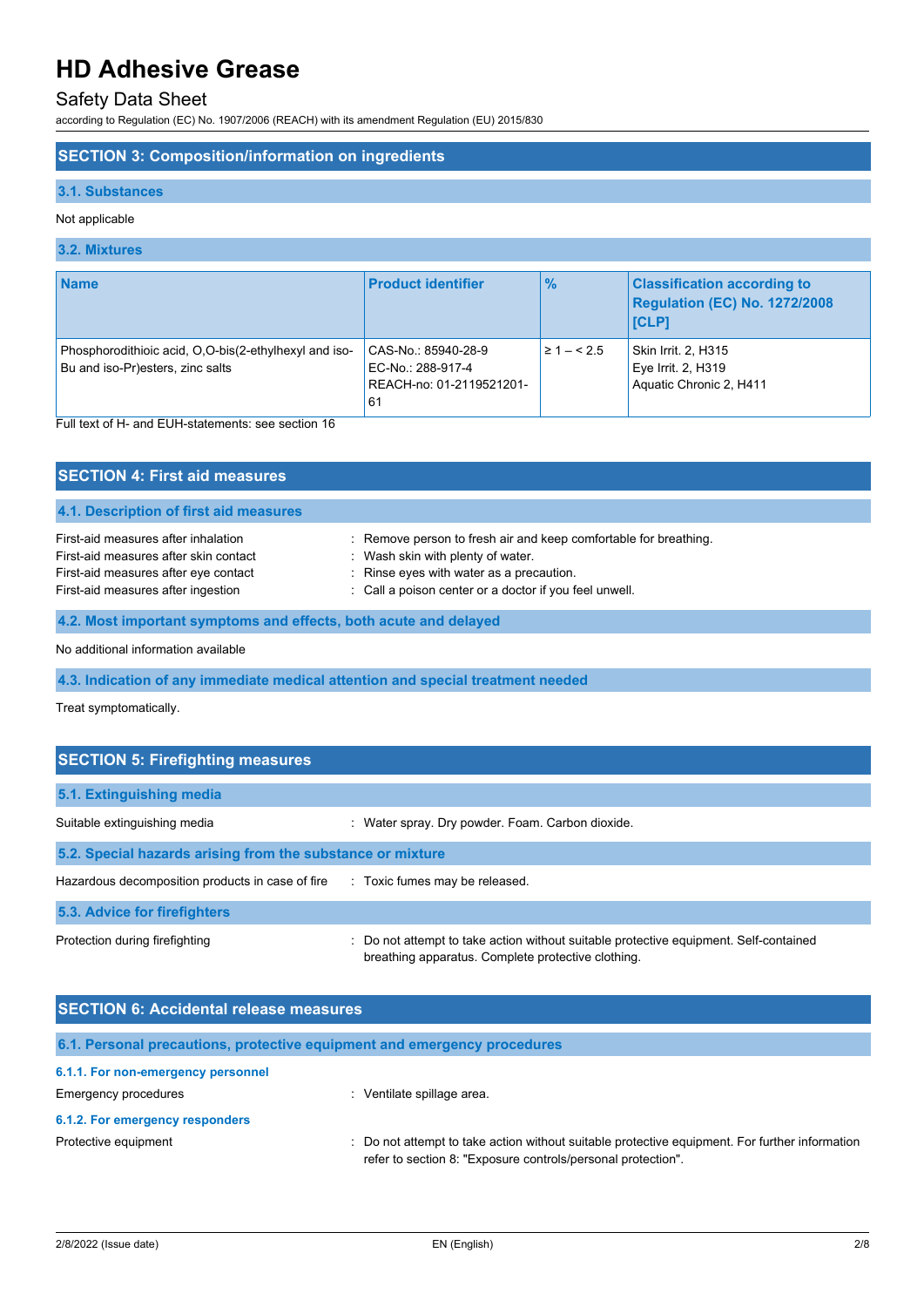# Safety Data Sheet

according to Regulation (EC) No. 1907/2006 (REACH) with its amendment Regulation (EU) 2015/830

| <b>6.2. Environmental precautions</b>                     |                                                                                                                    |  |
|-----------------------------------------------------------|--------------------------------------------------------------------------------------------------------------------|--|
| Avoid release to the environment.                         |                                                                                                                    |  |
| 6.3. Methods and material for containment and cleaning up |                                                                                                                    |  |
| Methods for cleaning up<br>Other information              | : Take up liquid spill into absorbent material.<br>: Dispose of materials or solid residues at an authorized site. |  |
| 6.4. Reference to other sections                          |                                                                                                                    |  |
| For further information refer to section 13.              |                                                                                                                    |  |
| <b>SECTION 7: Handling and storage</b>                    |                                                                                                                    |  |

| 7.1. Precautions for safe handling                                |                                                                                                                                                                                            |
|-------------------------------------------------------------------|--------------------------------------------------------------------------------------------------------------------------------------------------------------------------------------------|
| Precautions for safe handling<br>Hygiene measures                 | Ensure good ventilation of the work station. Wear personal protective equipment.<br>: Do not eat, drink or smoke when using this product. Always wash hands after handling the<br>product. |
| 7.2. Conditions for safe storage, including any incompatibilities |                                                                                                                                                                                            |

Storage conditions **Storage conditions** : Store in a well-ventilated place. Keep cool.

**7.3. Specific end use(s)**

No additional information available

## **SECTION 8: Exposure controls/personal protection**

## **8.1. Control parameters**

**8.1.1 National occupational exposure and biological limit values**

No additional information available

#### **8.1.2. Recommended monitoring procedures**

No additional information available

#### **8.1.3. Air contaminants formed**

No additional information available

### **8.1.4. DNEL and PNEC**

No additional information available

## **8.1.5. Control banding**

No additional information available

### **8.2. Exposure controls**

#### **8.2.1. Appropriate engineering controls**

#### **Appropriate engineering controls:**

Ensure good ventilation of the work station.

#### **8.2.2. Personal protection equipment**

## **Personal protective equipment symbol(s):**

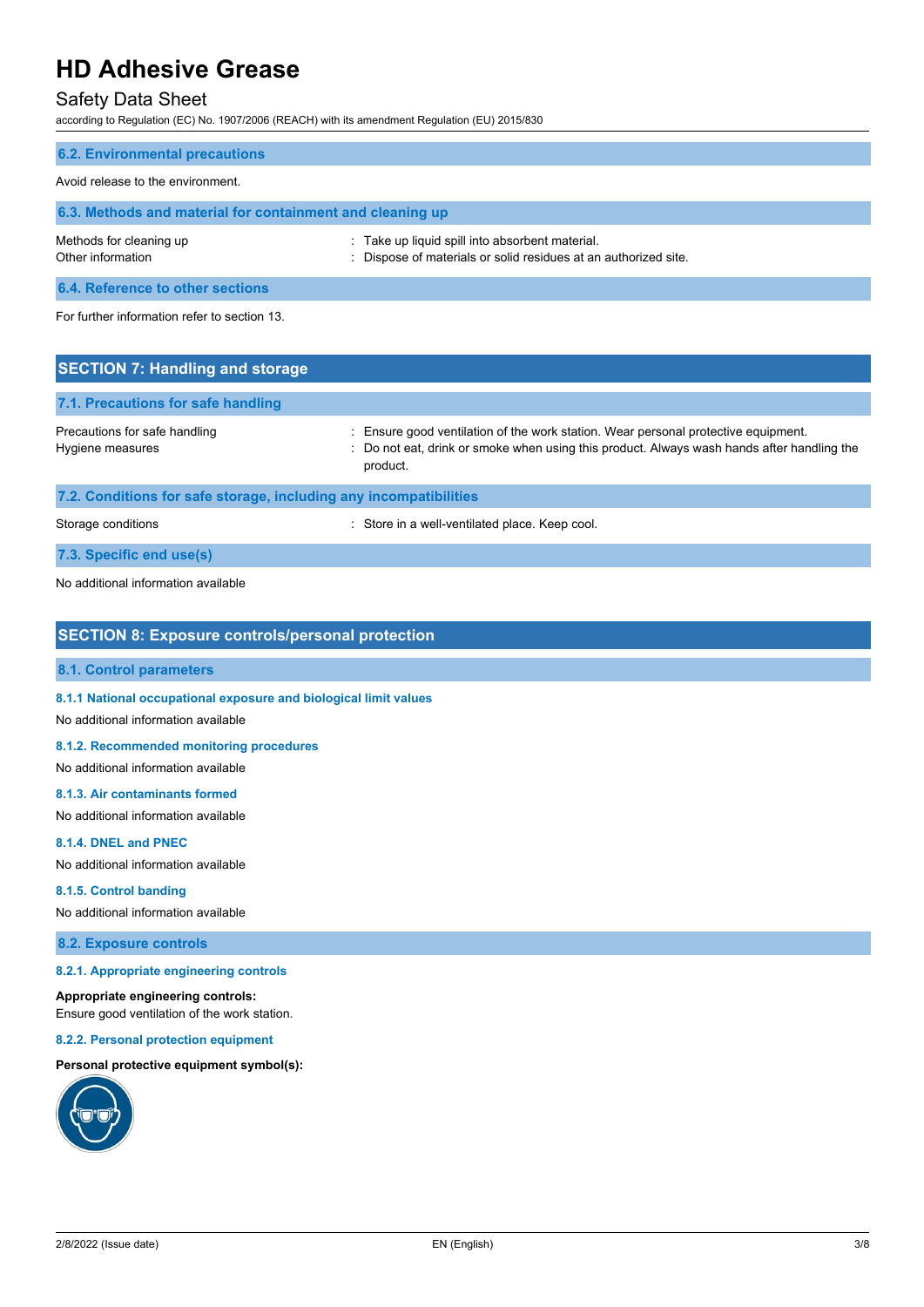# Safety Data Sheet

according to Regulation (EC) No. 1907/2006 (REACH) with its amendment Regulation (EU) 2015/830

#### **8.2.2.1. Eye and face protection**

**Eye protection:** Safety glasses

#### **8.2.2.2. Skin protection**

**Skin and body protection:** Wear suitable protective clothing

# **Hand protection:**

Protective gloves

#### **8.2.2.3. Respiratory protection**

### **Respiratory protection:**

In case of insufficient ventilation, wear suitable respiratory equipment

#### **8.2.2.4. Thermal hazards**

No additional information available

#### **8.2.3. Environmental exposure controls**

### **Environmental exposure controls:**

Avoid release to the environment.

| <b>SECTION 9: Physical and chemical properties</b>         |                                       |  |
|------------------------------------------------------------|---------------------------------------|--|
| 9.1. Information on basic physical and chemical properties |                                       |  |
| Physical state                                             | : Liquid                              |  |
| Colour                                                     | · Green                               |  |
| Odour                                                      | Barely perceptible odour.             |  |
| Odour threshold                                            | : No data available                   |  |
| pH                                                         | No data available                     |  |
| Relative evaporation rate (butylacetate=1)                 | : No data available                   |  |
| Melting point                                              | $>$ 180 °C                            |  |
| Freezing point                                             | : No data available                   |  |
| <b>Boiling point</b>                                       | : No data available                   |  |
| Flash point                                                | : $> 200 °C$                          |  |
| Auto-ignition temperature                                  | No data available                     |  |
| Decomposition temperature                                  | : No data available                   |  |
| Flammability (solid, gas)                                  | Not applicable                        |  |
| Vapour pressure                                            | No data available                     |  |
| Relative vapour density at 20 °C                           | No data available                     |  |
| Relative density                                           | : No data available                   |  |
| Solubility                                                 | insoluble in water.                   |  |
| Partition coefficient n-octanol/water (Log Pow)            | : No data available                   |  |
| Viscosity, kinematic                                       | $>$ 460 mm <sup>2</sup> /s @ 40 deg C |  |
| Viscosity, dynamic                                         | No data available                     |  |
| <b>Explosive properties</b>                                | No data available                     |  |
| Oxidising properties                                       | No data available                     |  |
| <b>Explosive limits</b>                                    | No data available                     |  |

#### **9.2. Other information**

No additional information available

# **SECTION 10: Stability and reactivity**

#### **10.1. Reactivity**

The product is non-reactive under normal conditions of use, storage and transport.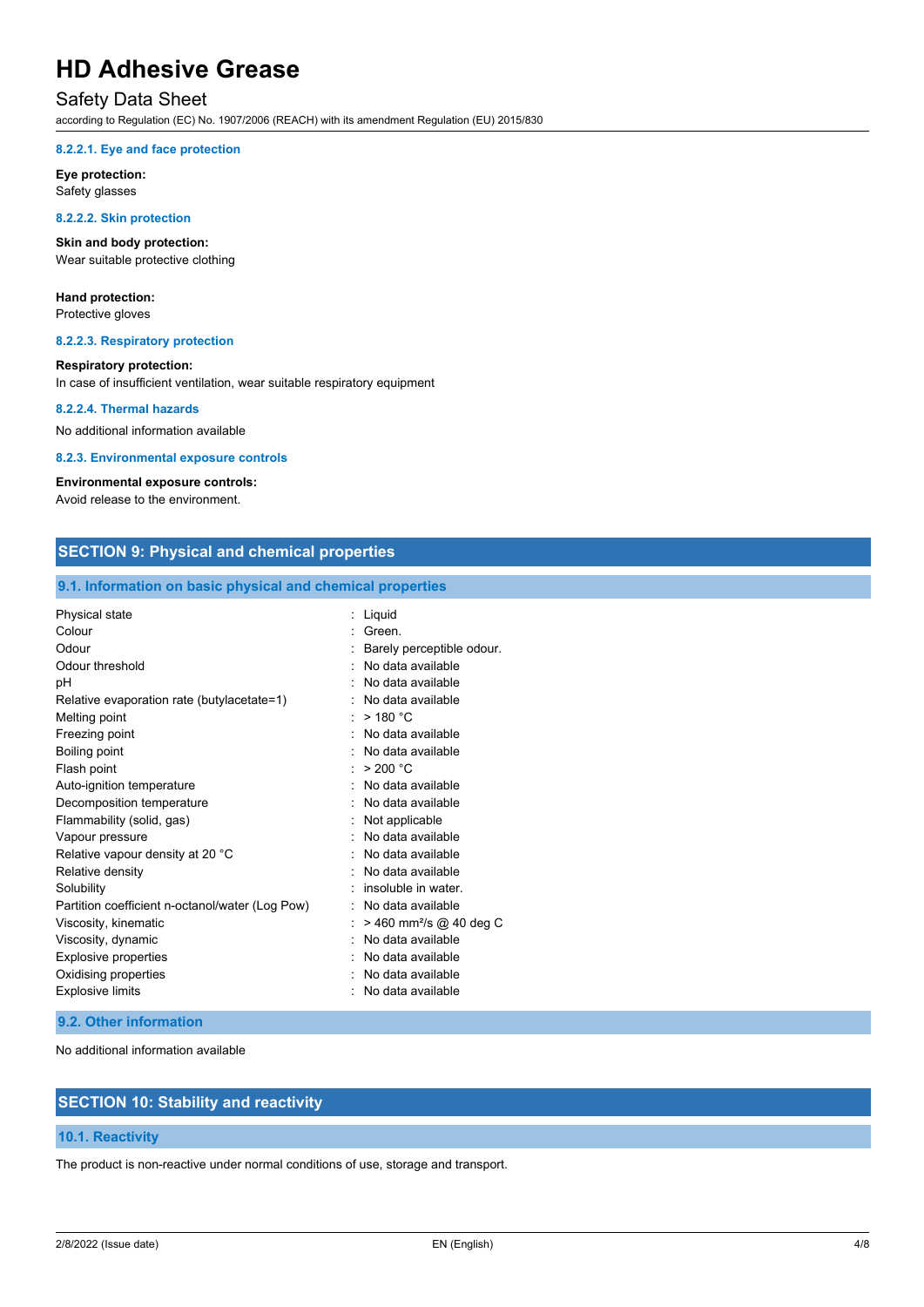# Safety Data Sheet

according to Regulation (EC) No. 1907/2006 (REACH) with its amendment Regulation (EU) 2015/830

**10.2. Chemical stability**

Stable under normal conditions.

**10.3. Possibility of hazardous reactions**

No dangerous reactions known under normal conditions of use.

**10.4. Conditions to avoid**

None under recommended storage and handling conditions (see section 7).

**10.5. Incompatible materials**

No additional information available

**10.6. Hazardous decomposition products**

Under normal conditions of storage and use, hazardous decomposition products should not be produced.

| <b>SECTION 11: Toxicological information</b>                                                       |                                                                                                                                                   |  |  |
|----------------------------------------------------------------------------------------------------|---------------------------------------------------------------------------------------------------------------------------------------------------|--|--|
| 11.1 Information on toxicological effects                                                          |                                                                                                                                                   |  |  |
| Acute toxicity (oral)<br>Acute toxicity (dermal)<br>Acute toxicity (inhalation)                    | Not classified<br>Not classified<br>Not classified                                                                                                |  |  |
|                                                                                                    | Phosphorodithioic acid, O,O-bis(2-ethylhexyl and iso-Bu and iso-Pr)esters, zinc salts (85940-28-9)                                                |  |  |
| LD50 oral rat                                                                                      | 3080 mg/kg bodyweight Animal: rat, Guideline: other:FHSA 16CFR1500.3, Guideline:<br>OECD Guideline 401 (Acute Oral Toxicity), 95% CL: 2570 - 3700 |  |  |
| LD50 dermal rabbit                                                                                 | > 20000 mg/kg bodyweight Animal: rabbit, Guideline: other:16CFR1500.3, Guideline:<br>OECD Guideline 402 (Acute Dermal Toxicity)                   |  |  |
| LC50 Inhalation - Rat                                                                              | > 2.3 mg/l air Animal: rat, Guideline: OECD Guideline 403 (Acute Inhalation Toxicity)                                                             |  |  |
| Skin corrosion/irritation                                                                          | : Not classified                                                                                                                                  |  |  |
| Serious eye damage/irritation                                                                      | Not classified                                                                                                                                    |  |  |
| Respiratory or skin sensitisation                                                                  | : Not classified                                                                                                                                  |  |  |
| Germ cell mutagenicity                                                                             | Not classified                                                                                                                                    |  |  |
| Carcinogenicity                                                                                    | Not classified                                                                                                                                    |  |  |
| Reproductive toxicity                                                                              | Not classified                                                                                                                                    |  |  |
| STOT-single exposure                                                                               | Not classified                                                                                                                                    |  |  |
| STOT-repeated exposure                                                                             | : Not classified                                                                                                                                  |  |  |
| Phosphorodithioic acid, O,O-bis(2-ethylhexyl and iso-Bu and iso-Pr)esters, zinc salts (85940-28-9) |                                                                                                                                                   |  |  |
| NOAEL (oral, rat, 90 days)                                                                         | 125 mg/kg bodyweight Animal: rat, Guideline: OECD Guideline 407 (Repeated Dose 28-<br>Day Oral Toxicity in Rodents)                               |  |  |
| Aspiration hazard                                                                                  | : Not classified                                                                                                                                  |  |  |
| <b>HD Adhesive Grease</b>                                                                          |                                                                                                                                                   |  |  |
| Viscosity, kinematic                                                                               | $> 460$ mm <sup>2</sup> /s @ 40 deg C                                                                                                             |  |  |

| <b>SECTION 12: Ecological information</b>                   |                                                                                                                            |
|-------------------------------------------------------------|----------------------------------------------------------------------------------------------------------------------------|
| <b>12.1. Toxicity</b>                                       |                                                                                                                            |
| Ecology - general                                           | : The product is not considered harmful to aquatic organisms nor to cause long-term adverse<br>effects in the environment. |
| Hazardous to the aquatic environment, short-term<br>(acute) | Not classified                                                                                                             |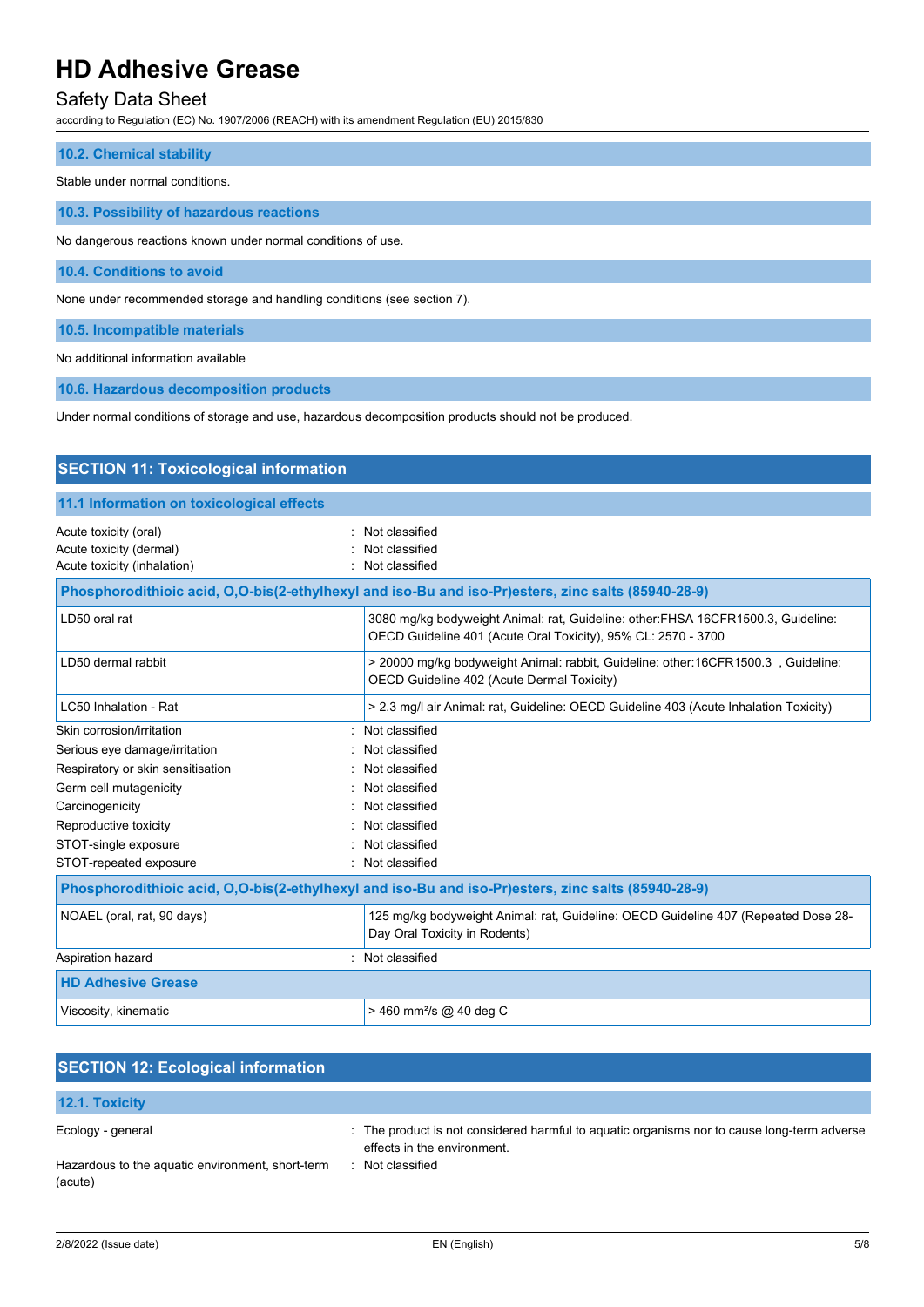# Safety Data Sheet

according to Regulation (EC) No. 1907/2006 (REACH) with its amendment Regulation (EU) 2015/830

| Hazardous to the aquatic environment, long-term<br>(chronic)<br>Not rapidly degradable             | : Not classified                                                              |  |  |
|----------------------------------------------------------------------------------------------------|-------------------------------------------------------------------------------|--|--|
| Phosphorodithioic acid, O,O-bis(2-ethylhexyl and iso-Bu and iso-Pr)esters, zinc salts (85940-28-9) |                                                                               |  |  |
| EC50 - Crustacea [1]                                                                               | 5.4 mg/l Test organisms (species): Daphnia magna                              |  |  |
| EC50 72h - Algae [1]                                                                               | 2.1 mg/l Test organisms (species): other: Selenastrum capricornutum UTEX 1648 |  |  |
| EC50 72h - Algae [2]                                                                               | 2 mg/l Test organisms (species): other: Selenastrum capricornutum UTEX 1648   |  |  |
| EC50 96h - Algae [1]                                                                               | 2.1 mg/l Test organisms (species): other:Selenastrum capricornutum UTEX 1648  |  |  |
| EC50 96h - Algae [2]                                                                               | 2 mg/l Test organisms (species): other: Selenastrum capricornutum UTEX 1648   |  |  |
| 12.2. Persistence and degradability                                                                |                                                                               |  |  |
| No additional information available                                                                |                                                                               |  |  |
| 12.3. Bioaccumulative potential                                                                    |                                                                               |  |  |
| No additional information available                                                                |                                                                               |  |  |
| 12.4. Mobility in soil                                                                             |                                                                               |  |  |
| No additional information available                                                                |                                                                               |  |  |
| 12.5. Results of PBT and vPvB assessment                                                           |                                                                               |  |  |
| No additional information available                                                                |                                                                               |  |  |
| 12.6. Other adverse effects                                                                        |                                                                               |  |  |
| No additional information available                                                                |                                                                               |  |  |

# **SECTION 13: Disposal considerations**

**13.1. Waste treatment methods**

Waste treatment methods : Dispose of contents/container in accordance with licensed collector's sorting instructions.

# **SECTION 14: Transport information**

| In accordance with ADR / IMDG / IATA / ADN / RID |                |                |                |                |  |
|--------------------------------------------------|----------------|----------------|----------------|----------------|--|
| <b>ADR</b>                                       | <b>IMDG</b>    | <b>IATA</b>    | <b>ADN</b>     | <b>RID</b>     |  |
| 14.1. UN number                                  |                |                |                |                |  |
| Not applicable                                   | Not applicable | Not applicable | Not applicable | Not applicable |  |
| 14.2. UN proper shipping name                    |                |                |                |                |  |
| Not applicable                                   | Not applicable | Not applicable | Not applicable | Not applicable |  |
| 14.3. Transport hazard class(es)                 |                |                |                |                |  |
| Not applicable                                   | Not applicable | Not applicable | Not applicable | Not applicable |  |
| 14.4. Packing group                              |                |                |                |                |  |
| Not applicable                                   | Not applicable | Not applicable | Not applicable | Not applicable |  |
| 14.5. Environmental hazards                      |                |                |                |                |  |
| Not applicable                                   | Not applicable | Not applicable | Not applicable | Not applicable |  |
| No supplementary information available           |                |                |                |                |  |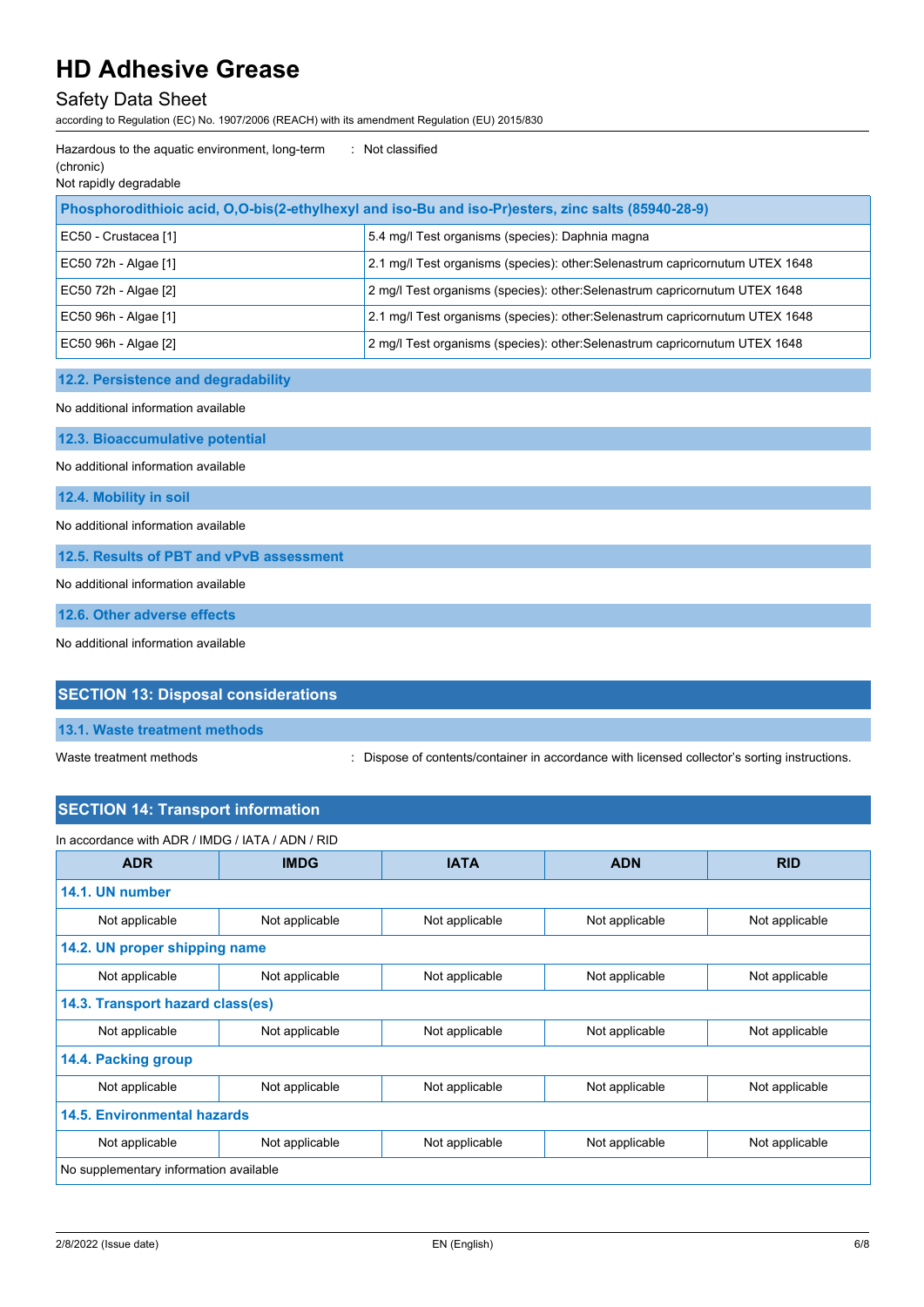# Safety Data Sheet

according to Regulation (EC) No. 1907/2006 (REACH) with its amendment Regulation (EU) 2015/830

## **14.6. Special precautions for user**

#### **Overland transport** Not applicable

**Transport by sea** Not applicable

**Air transport** Not applicable

**Inland waterway transport** Not applicable

## **Rail transport**

Not applicable

**14.7. Transport in bulk according to Annex II of Marpol and the IBC Code**

Not applicable

## **SECTION 15: Regulatory information**

**15.1. Safety, health and environmental regulations/legislation specific for the substance or mixture**

#### **15.1.1. EU-Regulations**

Contains no REACH substances with Annex XVII restrictions

Contains no substance on the REACH candidate list

Contains no REACH Annex XIV substances

Contains no substance subject to Regulation (EU) No 649/2012 of the European Parliament and of the Council of 4 July 2012 concerning the export and import of hazardous chemicals.

Contains no substance subject to Regulation (EU) No 2019/1021 of the European Parliament and of the Council of 20 June 2019 on persistent organic pollutants

Contains no substance subject to Regulation (EU) 2019/1148 of the European Parliament and of the Council of 20 June 2019 on the marketing and use of explosives precursors.

#### **15.1.2. National regulations**

No additional information available

**15.2. Chemical safety assessment**

No chemical safety assessment has been carried out

## **SECTION 16: Other information**

| <b>Abbreviations and acronyms:</b> |                                                                                                 |  |
|------------------------------------|-------------------------------------------------------------------------------------------------|--|
| <b>ADN</b>                         | European Agreement concerning the International Carriage of Dangerous Goods by Inland Waterways |  |
| <b>ADR</b>                         | European Agreement concerning the International Carriage of Dangerous Goods by Road             |  |
| ATE                                | <b>Acute Toxicity Estimate</b>                                                                  |  |
| <b>BCF</b>                         | <b>Bioconcentration factor</b>                                                                  |  |
| <b>BLV</b>                         | <b>Biological limit value</b>                                                                   |  |
| <b>BOD</b>                         | Biochemical oxygen demand (BOD)                                                                 |  |
| <b>COD</b>                         | Chemical oxygen demand (COD)                                                                    |  |
| <b>DMEL</b>                        | Derived Minimal Effect level                                                                    |  |
| <b>DNEL</b>                        | Derived-No Effect Level                                                                         |  |